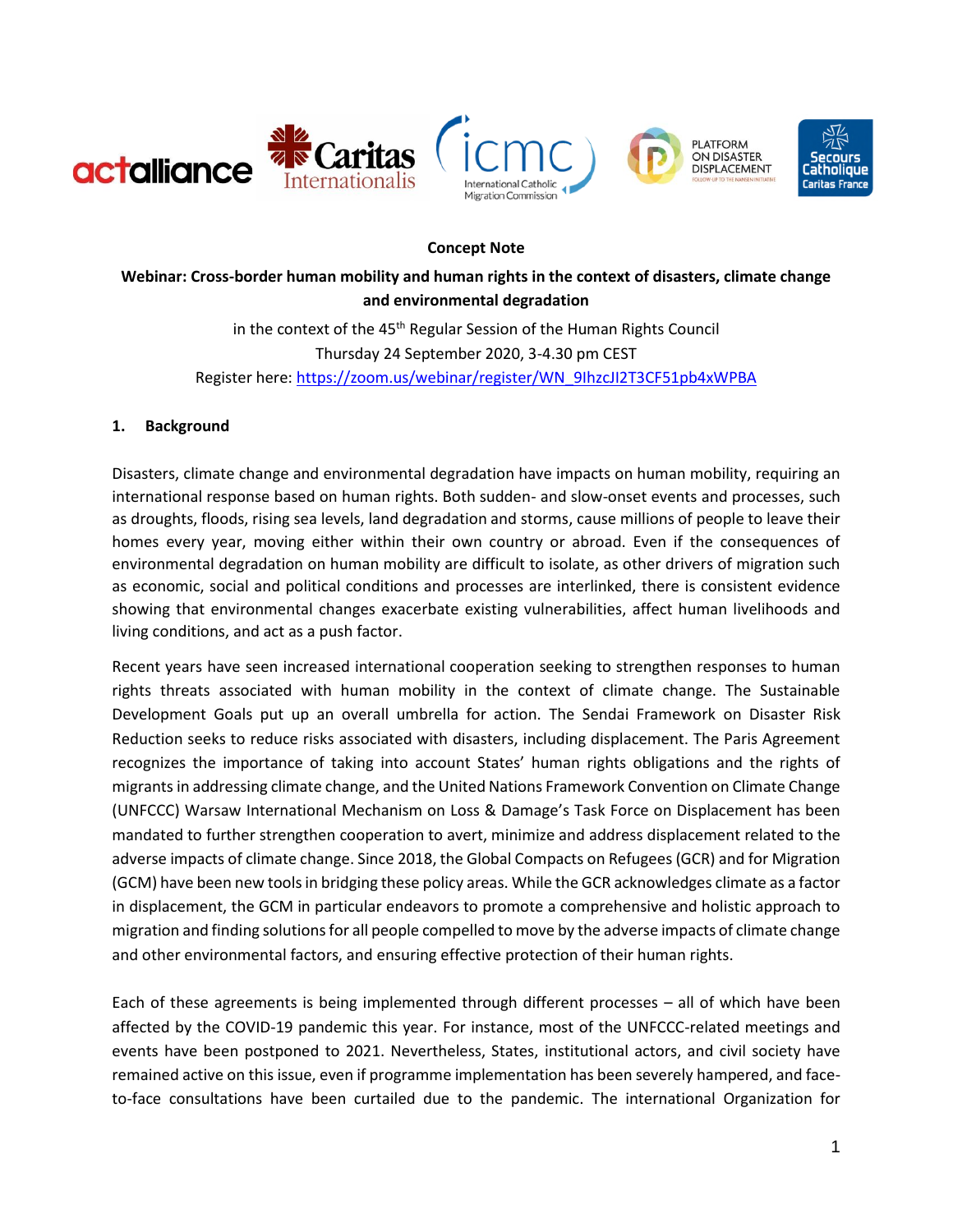Migration (IOM) and the UN Refugee Agency (UNHCR) are each developing their own respective organizational strategies for addressing climate and displacement/migration; the first Global Refugee Forum has produced the Clean Energy Challenge; and the UN Network on Migration is expected to produce various pieces of guidance for States and other stakeholders to promote the implementation of the GCM on a variety of topics, among them the issue of pathways for migration and enhancing the protection of migrants in situations of vulnerability, including those brought on by climate change. The State-led Platform on Disaster Displacement works with governments and other stakeholders to strengthen protection for disaster displaced persons and coordinate action and support, including at the regional level in the Pacific, the Americas, and East and West Africa. In all these regions, some States have begun addressing this issue in their own national context, which may give new impetus for policy discussions at the regional and global level.

At this point in time, this webinar aims to provide a space to discuss the issue of slow-onset disasters and to review recent developments in the area of climate change, human rights and cross-border human mobility. It aims to provide recommendations to key institutions and processes as they move forward towards a human rights-based approach to providing protection to those displaced under these circumstances. These will draw on inputs from technical experts, as well as experiences from civil society and States.

# **2. Objectives**

 $\overline{a}$ 

Building on the outcomes of the Human Rights Council (HRC) panel discussion on human rights, climate change, migrants and persons displaced across international borders (October 2017)<sup>1</sup>, the Office of the High Commissioner for Human Rights (OHCHR) expert meeting and study on the slow-onset effects of climate change and human rights protection for cross-border migrants<sup>2</sup>, the High Commissioner's report on human rights, migration and climate change (A/HRC/38/21)<sup>3</sup> as well as the GCM<sup>4</sup>, the event has set the following objectives:

- i. Continue the conversation on the interplay between human rights in the context of climate change and cross-border human mobility by sharing analyses and evidence from different regions;
- ii. Take stock and promote legal and political recommendations to address the protection gaps for cross-border migrants and displaced persons in the context of slow-onset disasters and the adverse effects of climate change;
- iii. Explore opportunities and address critical issues regarding the implementation of safe and regular pathways for migration as called for by the Global Compact on Migration (especially, its Objectives 2, 5 and 7).

<sup>1</sup> [https://www.ohchr.org/Documents/Issues/ClimateChange/ClimateChangeMigration/A\\_HRC\\_37\\_35.pdf](https://www.ohchr.org/Documents/Issues/ClimateChange/ClimateChangeMigration/A_HRC_37_35.pdf)

<sup>&</sup>lt;sup>2</sup> [https://www.ohchr.org/Documents/Issues/ClimateChange/SlowOnset/A\\_HRC\\_37\\_CRP\\_4.pdf](https://www.ohchr.org/Documents/Issues/ClimateChange/SlowOnset/A_HRC_37_CRP_4.pdf)

<sup>3</sup> <https://documents-dds-ny.un.org/doc/UNDOC/GEN/G18/116/26/PDF/G1811626.pdf?OpenElement>

<sup>4</sup> <https://refugeesmigrants.un.org/migration-compact>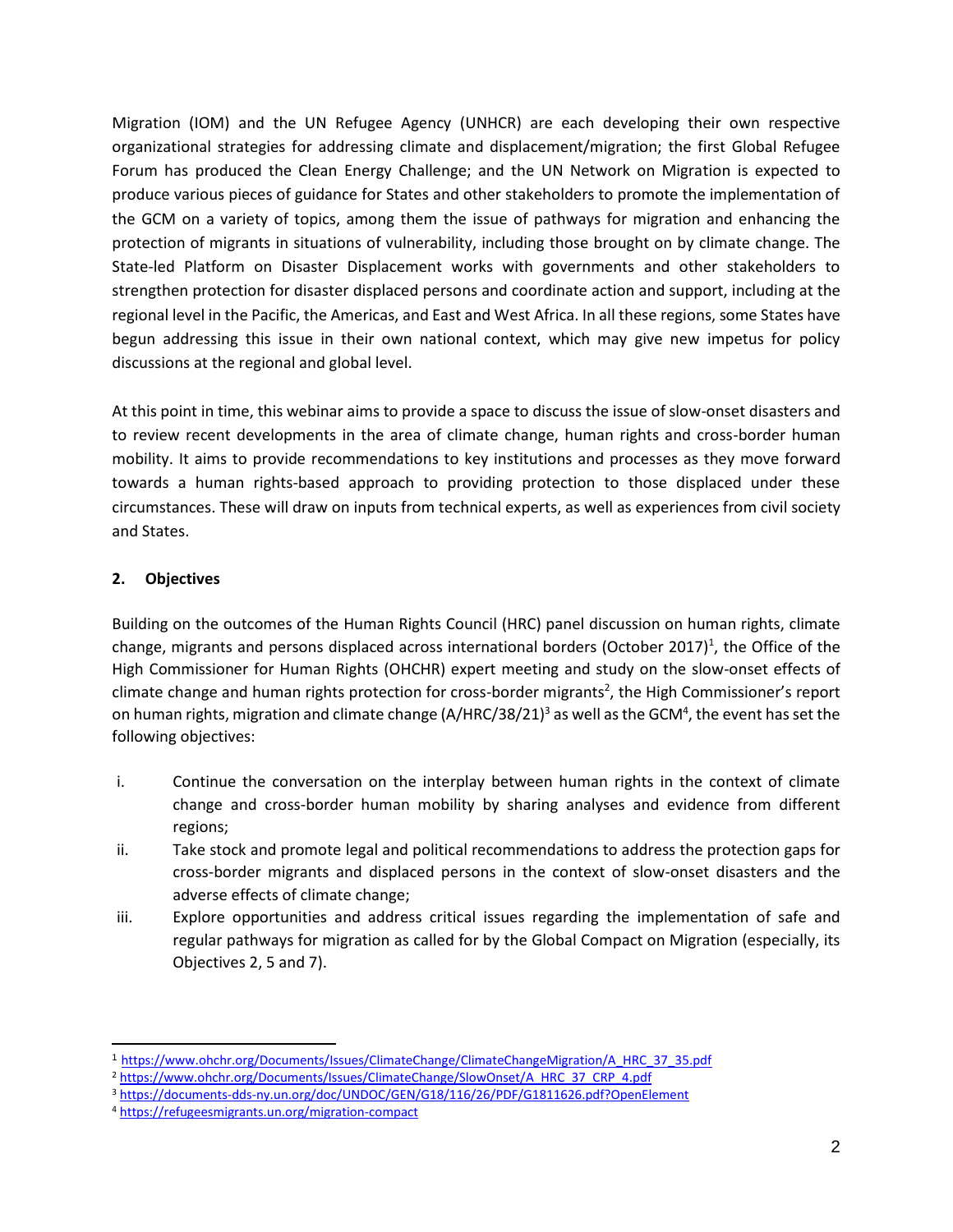# **3. Outputs**

A report will be circulated after the event, highlighting recommendations and main ideas for policy improvements. The webinar will be recorded and made available at [www.disasterdisplacement.org](http://www.disasterdisplacement.org/)

# **4. Background documents:**

Human Rights Council resolutions on human rights and climate change:

- ∙ Human Rights Council resolution 35/20 of 22 June 2017;
- ∙ Human Rights Council resolution 32/33 of 1 July 2016;
- ∙ Human Rights Council resolution 29/15 of 2 July 2015:
- ∙ Human Rights Council resolution 26/27 of 27 June 2014;
- ∙ Human Rights Council resolution 18/22 of 30 September 2011;
- ∙ Human Rights Council resolution 10/4 of 25 March 2009;
- ∙ Human Rights Council resolution 7/23 of 28 March 2008

OHCHR/GMG Principles and Guidelines [on the Human Rights Protections of Migrants in Vulnerable](https://www.ohchr.org/EN/Issues/Migration/Pages/VulnerableSituations.aspx)  **[Situations](https://www.ohchr.org/EN/Issues/Migration/Pages/VulnerableSituations.aspx)** 

[Nansen Initiative](https://disasterdisplacement.org/wp-content/uploads/2014/08/EN_Protection_Agenda_Volume_I_-low_res.pdf) [Protection Agenda](https://disasterdisplacement.org/wp-content/uploads/2014/08/EN_Protection_Agenda_Volume_I_-low_res.pdf)

PDD-OHCHR [Study on Slow Onset Effects of Climate Change and Human Rights Protection for Cross-](https://disasterdisplacement.org/portfolio-item/slow-onset)[Border Migrants](https://disasterdisplacement.org/portfolio-item/slow-onset)

Secours Catholique – Caritas France Environmental migration: [Analysis and positioning paper](https://t.co/XFpVzKdmq3?amp=1)

# **Further information on the Human Rights Council**

**HRC** website

[Programme of the 45](https://www.ohchr.org/EN/HRBodies/HRC/RegularSessions/Session45/Pages/45RegularSession.aspx)<sup>th</sup> Session

#### **5. Programme**

| 15:00<br>15:15 | <b>Opening Remarks</b><br>Ambassador François Rivasseau, Permanent Representative of France to the United<br>Nations in Geneva, Chair of the Platform on Disaster Displacement<br><b>Welcome and Objectives</b> |
|----------------|-----------------------------------------------------------------------------------------------------------------------------------------------------------------------------------------------------------------|
| 15:15          | Panel presentations on slow-onset events and cross-border human mobility<br>Lauren Nishimura, author of the study 'The Slow Onset Effects of Climate Change and                                                 |